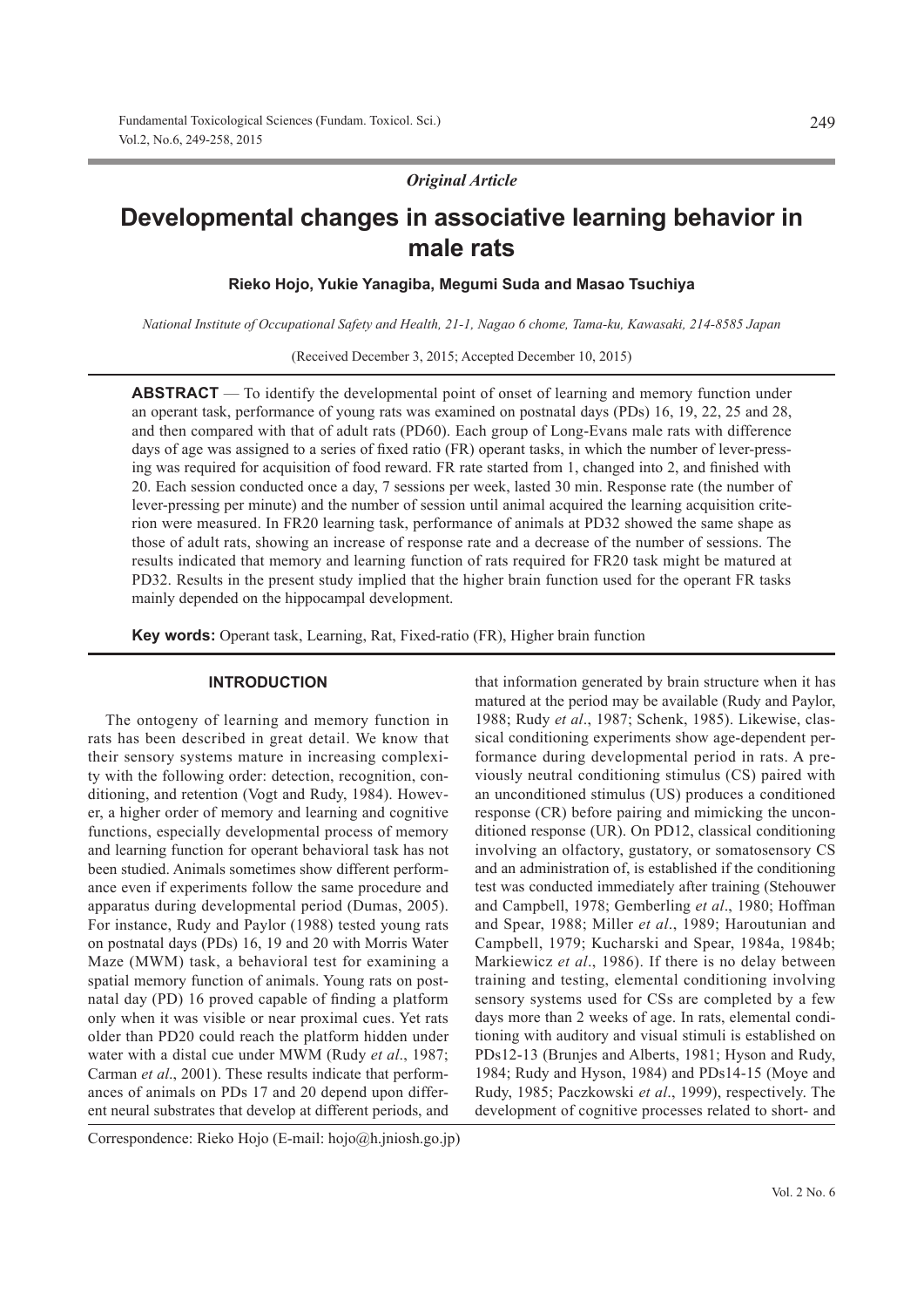long term memory retention follows that of elemental conditioning, suggesting continued development of brain structures involved in short- and long-term memory formation and/or recall. Following elementary conditioning, trace condition in which subject must retain a representation of the CS in order to make an association with the US across a stimulus-free interval (Kamin, 1965) occurs.

Although it has been already proved that some procedural changes improved performance of animals at younger than PD21 (Brown and Whishaw, 2000; Carman and Mactutus, 2001), motivational level and reinforcement magnitude in Morris Water Maze task cannot be varied (Moser *et al*., 2006), and procedural change sometimes disturbs a direct comparison with adult data (Dumas, 2005). The developmental process of associative learning abilities, involving different sensory modalities, emerges sequentially in accordance with synaptic maturation in related cortical and underlying brain structures (Dumas, 2005). If experimental variables can be manipulated to fit the developing ability of animal, it would be possible to detect behavioral changes more precisely. Likewise, the age of onset of higher-order learning and memory processes involving greater associative demand or long-term retention is delayed relative to maturation of elemental conditioning and effector systems (Stanton, 2000). However, data relating specific developmental events to behavioral alterations that demarcate maturation of complex cognitive abilities are scarce.

Operant conditioning is also a procedure to examine the ability of associative learning. Operant conditioning has been used in the psychological, pharmacological and toxicological research fields for nearly 40 years (Wenger, 1990; Poremba and Gabriel, 1997; Tremblay and Schultz, 2000) therefore, numerous data from experiments in human (Rice and Barone, 2000; Ferster and Skinner, 1957; O'Brien, 1968), primates (Rice, 1996), rodents (Lejeune and Jasselette, 1987) and other species (Marler, 1991) have been cumulated. Operant conditioning can diversely generate the performance pattern, complexity and difficulty of the task within and across experiment(s) by selecting reinforcement schedules and by operating variables such as cue, interval and frequency of response, and magnitude and quality of outcomes (O'Brien, 1968). Despite the fact that it is one of the most robust forms of associative learning observed in the animal laboratory, developmental process of operant learning function has not been systematically assessed; therefore, neural structures and regions of the brain for controlling operant learning function, and timing of maturation of operant learning function are still poorly understood.

Thus, we examined the learning abilities of operant

task of young male animals at different ages and identified the point of onset of adult-like operant performance of young rats, using different fixed ratio (FR) response requirements (FR1, FR2 and FR20) to manipulate the difficulty of the task.

# **MATERIALS AND METHODS**

#### **Animals**

Five groups of young rats and one group of adult rats were used for the experiments. Ten pregnant Long Evans (LE) rats on gestation day (GD) 8, the first day of the presence of a copulatory plug was defined as GD0, were obtained from the Institute for Animal Reproduction (Ibaraki, Japan). Each animal was individually housed in a polyethylene cage under controlled environment condition (24  $\pm$  1°C, 45  $\pm$  5% humidity, a 12-hr light/12-hr dark cycle, and filtered air) in a barrier facility. All pregnant rats delivered naturally on GD22 or GD23. The day of birth was designated as PD1. The number of live pups, sex ratio at birth, and gross appearance of the pups were examined. The litter size was standardized to six male and two female pups, if possible, on PD1. Five male pups each were randomly selected from one litter and used for experiment. Each male out of five pups was assigned either one of the five experimental groups. These animals were housed with their littermates and their dams until weaning (PD23), and accommodated individually afterward. Eight LE males, 40 days of age, were purchased from the Institute for Animal Reproduction (Ibaraki, Japan) and used for experiments as adult animals after 20 days of acclimatization.

The body weights of all animals were recorded everyday throughout the experimental period and were compared to animals in the same age group with no foodrestriction (counterparts). The body weights of young animals and adult animals were maintained within 90 and 80% of standard body weights, respectively. The development of body weights of young animals were based on the body weight recording in our pilot study. The standard weight of adults was employed from the breeder's background data. The daily food (Cat. Code: CA-1, Japan CLEA, Tokyo, Japan) consumption was restricted to 20 g per day for the adult animals. Daily food for young animals was not restricted. All animals had *ad libitum* access to water. All experiments were conducted in accordance with the *Guidelines for the Care and Use of Animals* of the National Institute for Environmental Studies (Tsukuba, Japan).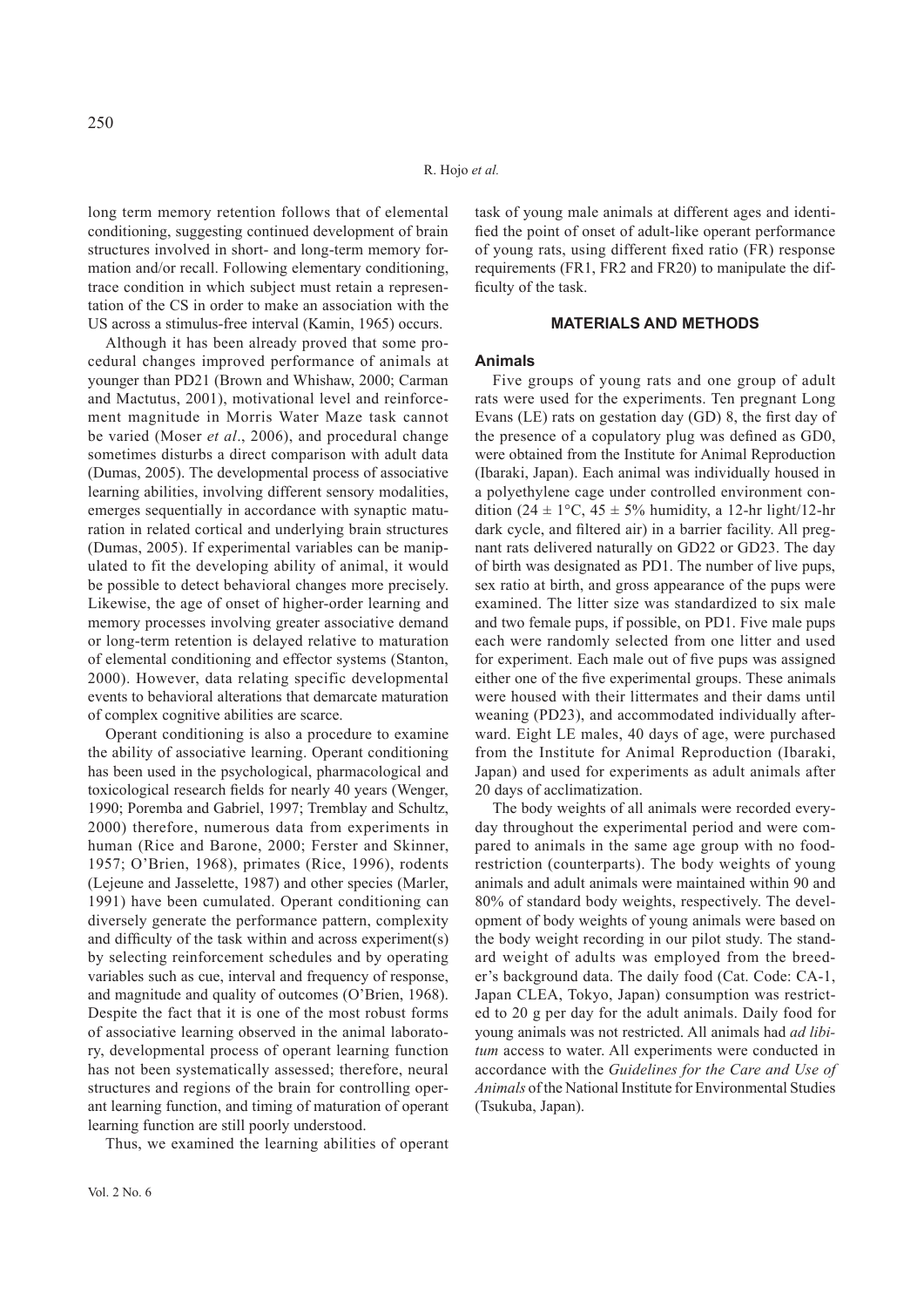## **Motor function test**

Motor function was tested with vertical pole and wire hang tests on PD25 and PD35 for young animals, and on PD60 for adult animals. Both vertical and wire hang tests were induced before daily session of the operant test.

#### *Vertical pole test*

In the vertical pole test, a rat was placed facing up on a cloth-tape- covered pole (1.9 cm diameter, 43 cm long), which was horizontally placed on the floor covered with wooden bedding. The opposite end of the pole on where the rat stayed was then gradually lifted and moved up to vertical position until the position of the rat was brought 30 cm above the floor. Duration of staying on the pole of the rat was recorded for a maximum by 60 sec. The duration was converted to a pole test score as follows: fell before the pole reached 45 and 90 degree of angles = 0 and 1, respectively, fell in  $0-10$  sec = 2, 11-20 sec = 3, 21-30 sec = 4, 31-40 sec = 5, 41-50 sec = 6, 51-60 sec  $= 7$ ; stayed on 60 sec and climbed halfway down the pole  $= 8$ , climbed to the upper half of the pole  $= 9$ .

## *Wire hang test*

The wire hang test was performed to measure balance and grip strength of rat. Each rat was placed on a wire cage top which was taped around the edge, and raised 30 cm above the cage. The lid was shaken three times and then slowly inverted a foot above an empty cage strewed with wooden bedding. The amount of time which the rat took to fall from the top to the cage was recorded. The time of the rat which gripped the top longer than 60 sec was recorded as 60 sec.

## **Operant test**

# *Experimental apparatus*

Operant learning function of an animal in PD60 group was examined using an operant conditioning chamber (500 mm wide x 280 mm depth x 325 mm high, Model: MSK-002R, Muromachi Kikai, Tokyo, Japan, Fig. 1A). Two levers were mounted 80 mm above the floor and 60 mm from the center of the front wall of the chamber. A recessed feeder receptacle was mounted between the levers and 40 mm above the floor. For young animal all tests were carried out with a standard operant chamber for mice (370 mm wide x 280 mm depth x 280 mm high, Model MSK-002M, Muromachi Kikai, Tokyo, Japan, Fig. 1B). A recessed feeder receptacle was located in the middle of two levers. The levers were equipped 60 mm above the floor and 55 mm apart from each other.

The operant chamber was individually accommodated in a double-walled, insulated, sound-attenuating chamber (ICM Implement, Tsukuba, Japan). Air in the chamber was ventilated with a fan equipped behind the chamber. As rewards, Dustless Precision Pellets (Rodent Purified Diet, BioServe, NJ, USA) were used in operant tests. Sizes (diameter x thickness) and weights of pellets were as follow; 1.5 mm x 1.0 mm and 14 mg for young animals, and 4.0 mm x 4.0 mm and 45 mg for adult animals. When the pellet was delivered, a feeder light in the ceiling of the feeder was turned on for 0.5 sec. A house light



**Fig. 1.** The results of simple motor test in (A) vertical pole, in which the time rat stayed on the vertical pole, recorded a maximum of 60 sec. the time was converted to a test score; Fell before the pole reached 45 to 90 degree of angles  $= 0$  or 1, respectively; fell in 0-10 sec = 2, 11-20 sec = 3, 21-30 sec = 4, 31-40 sec = 5, 41-50 sec = 6, 51-60 sec = 7; stayed on 60 sec and climbed half way down the pole = 8, climbed to the lower half of the pole = 9. Values are the mean  $\pm$  S.E.M.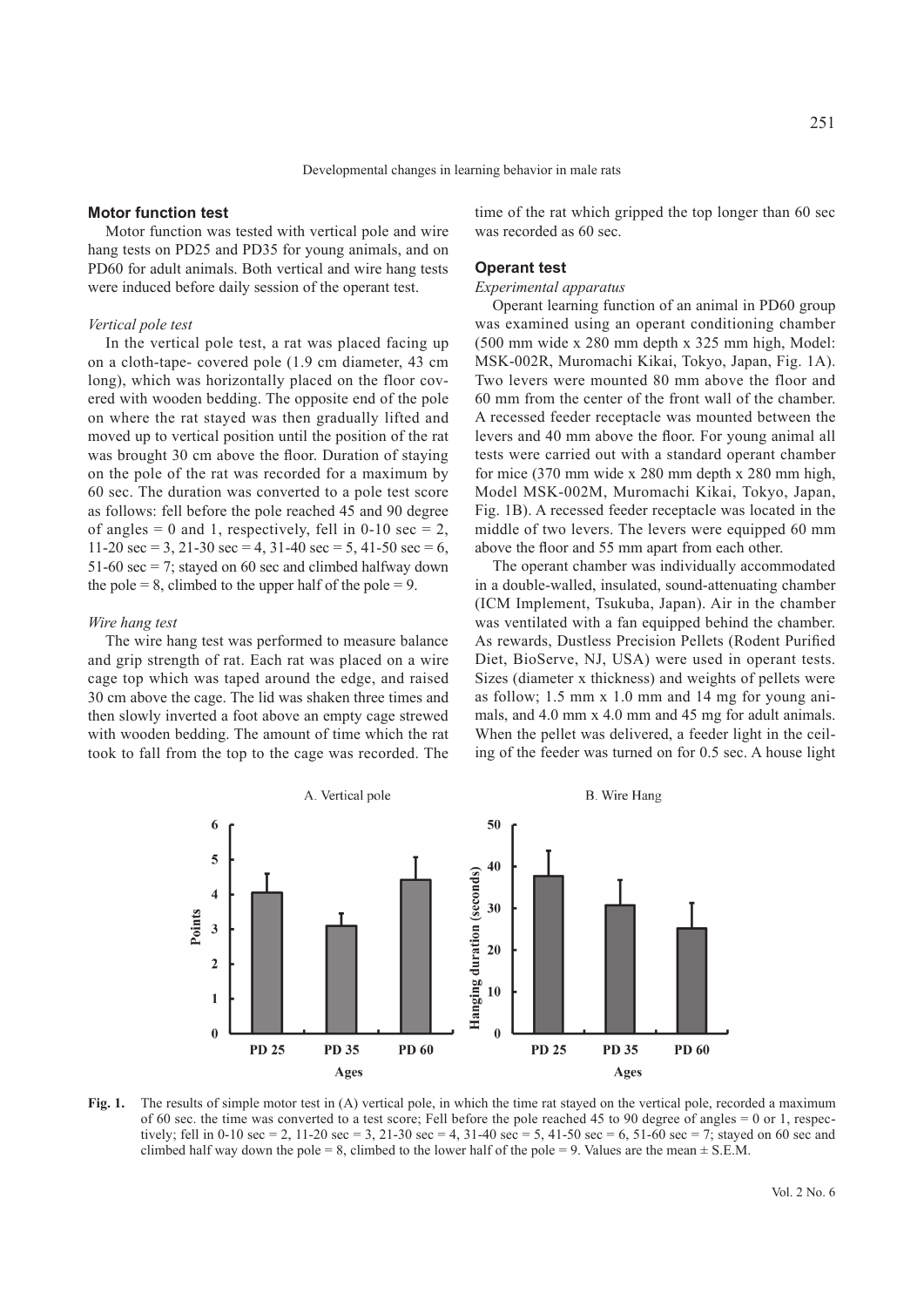mounted in the center on the front wall was turned on when an experiment was started. Task operation and data acquisition were accomplished with a programming package ComPACT (Muromachi Kikai, Tokyo, Japan) running on a Windows XP. Time resolution for data acquisition was 10 ms.

#### *Procedure of the operant test*

Young animal in each group started the operant test at the different days of age, on PD16, PD19, PD22, PD25, or PD28. Adult animals were 60 days of age at the first day of the operant test. In the operant test, daily sessions including trainings were conducted 7 times a week, started at 9:00. Fixed ratio (FR) operant tasks, in which a food pellet is delivered as a reward when a rat presses a lever with a certain number, were used in the test. FR tasks used in the present study were three kinds, which were FR1, FR2 and FR20.

Three days before the operant test, acclimation training was conducted. In the acclimation training, young animals in PD22, PD25, and PD28 groups were required to eat 10 pellets within 60 min from the feeder of the operant chamber after mild food deprivation (for three hours). For the animals younger than those in PD22 group, breast milk deprivation was fixed at one hour and 5 pellets were fed at outside of the operant chamber. We carefully checked whether the animals ate the pellets or not, and counted the number of the rest of pellets if they were not consumed. Afterwards, these animals were entered in the operant chamber and fed 5 more pellets from the feeder. Adult animals were required to eat 30 pellets within 60 min from the feeder of the operant chamber. If the animal did not eat more than 80% of the maximum pellets (40 out of 50 pellets) within 60 min, the same training was repeated on the next day. All adult animals ate all pellets within 60 min by the second day of the acclimation training. After the acclimation training, bait training began. In the bait training, kneaded experiment pellet was pasted on the levers to promote a rat accessing the lever. The bait training was finished with either one of the following events occurred; when the duration of the training session reached to 60 min, or when an animal acquired 10 pellets with lever pressing. In case that the animal did not perform the lever pressing 10 times in 60 min, the same training was repeated on the next day. All animals acquired the lever pressing in two days.

On the first day of the operant test, FR1 task, which required an animal to push lever once for a food pellet, was started. The daily session was terminated by either one of the following events which occurred first; when animal ate the maximum number of pellets (50 pellets),

or when the duration of the session achieved a scheduled experimental time (30 min). When animals did not eat more than 40 pellets in a daily session, the same schedule was repeated on the next day. A learning acquisition criterion, a timing in which FR1 task shifted to FR2 on the next day, was defined as follows; when an animal produced more than 40 rewards for two consecutive days. FR2 task, in which each second lever pressing is reinforced by a food pellet, used the same learning acquisition criterion as FR1 and FR20. Although the learning achievement criterion of FR20 task was the same as FR1 and FR2 tasks, FR20 task was not conducted more than three times even if the rat did not satisfy it.

#### *Data analysis*

Body weight difference between experiment animals and their counterpart (data derived from our pilot study) in each age group was analyzed by two-way analysis of variance (ANOVA), between factor was food restriction treatment and no treatment, and within factor was days of experiment. Results of the vertical pole and the wire hang tests of animals on PD23, PD35, and 60 were analyzed by one-way ANOVA. Means of the number of rewards and the response rates (the number of responses per minute) in daily sessions in each FR task were individually analyzed by one-way ANOVA. The number of sessions until animal met the learning acquisition criterion in FR1, FR2 and FR20 tasks were analyzed by one-way ANOVA as well. As post hoc analysis, Turkey's test was adopted. All statistical analyses performed using the SPSS program version 14.0 (SPSS Japan Inc., Tokyo, Japan). The probability level required for significance was set at  $p < 0.05$ .

## **RESULTS**

There was no difference in body weights of young animals between the food-restricted and the counterpart (no food-restriction) group at each age (data not shown). In adult animals, mean body weight of animals in the experimental group was kept within 80% of animals with the standard body weight (no food-restriction) throughout the experimental period.

#### **Motor function test**

In the vertical pole (Fig. 2A) and the wire hanging (Fig. 2B) tests, there were no differences among groups.

#### **Operant test**

In FR1 task, there were group differences in means of the response rates and of the number of session until animals met the learning acquisition criterion. Post hoc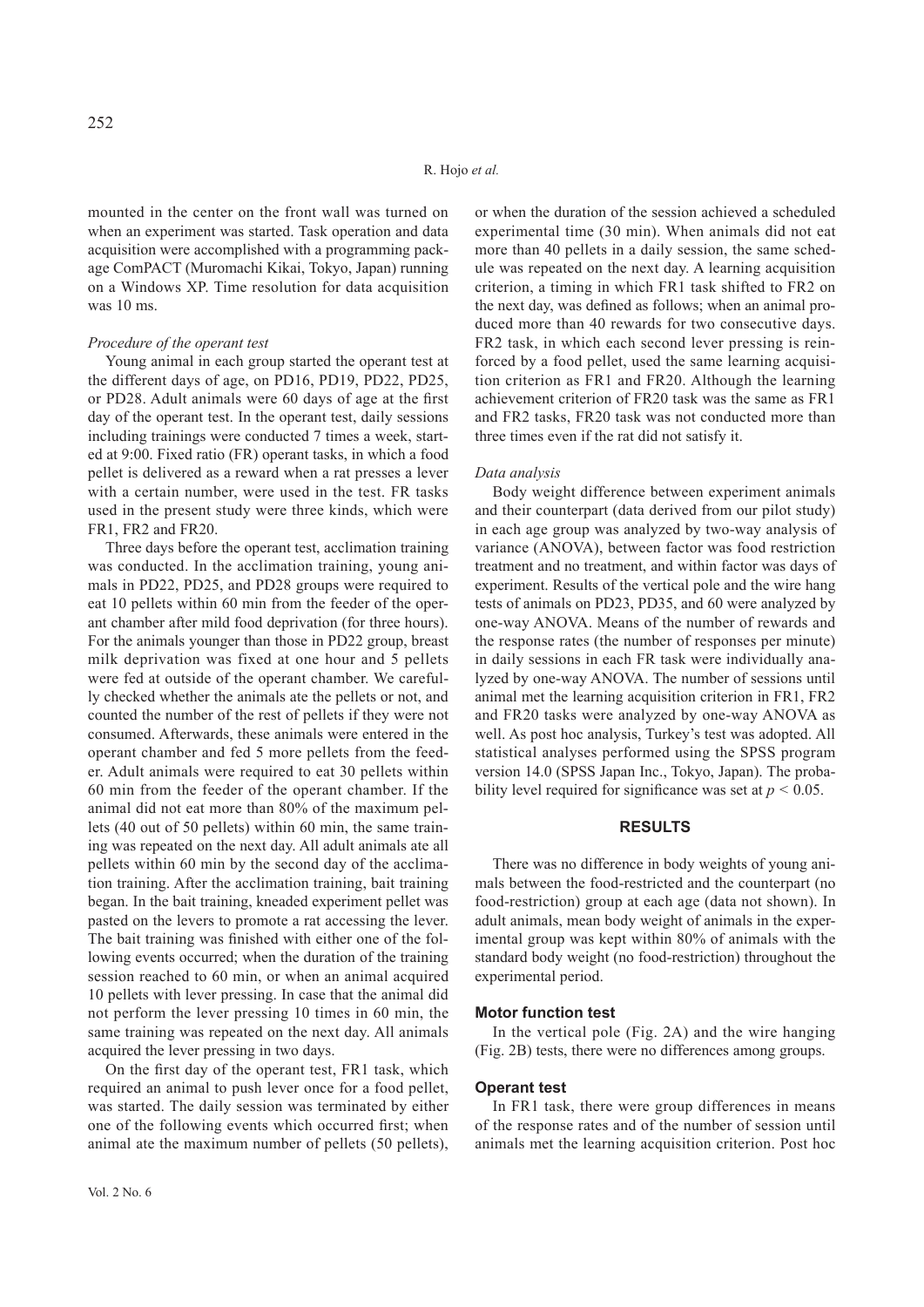

#### Developmental changes in learning behavior in male rats

**Fig. 2.** Behavioral changes of male animals on FR1 and FR2 schedules. Response rate in FR1 (A), the number of session taken until the animal acquired more than 40 pellets in FR1 (B), response rate (C) in FR2 and the number of session taken until the animal acquired more than 40 pellets in FR2 (D) at each days of age. Values are the mean  $\pm$  S.E.M. The numerical in each column indicates the number of animals used in each schedule. Values with different letters are significantly  $(p < 0.05)$  different from each other.

test indicated that the mean of the response rate of animals tested on PD16-PD18 was significantly lower than those of other young animal groups, and that animals tested on PD19-PD21 showed a significantly lower response rate than adult animals, tested on PD60. Animals tested on PD16-PD18 needed a significantly higher number of sessions to satisfy the learning acquisition criterion for FR1 task than those of young animal in other groups. The number of sessions to satisfy the learning acquisition criterion of animals tested on PDs19-21 was also significantly higher than that of animals tested on PD60 in FR1 task. Response rates [F (5, 45) = 9.654, *p* < 0.05] (Fig. 3C) and the number of sessions until animal met the learning acquisition criterion [F  $(5, 74) = 10.211$ ,  $p < 0.05$ ] (Fig. 3D) in FR2 task also showed group differences. Mean response rate of animals tested on PD19-PD21 was significantly lower than that of animals in PD28-PD29 and PD30-PD31 groups, and that of animals tested on PD22-PD24 was significantly lower than that of animals

tested on PD60. In addition, animals tested on PD19- PD21 spent a significantly higher number of sessions to satisfy the learning acquisition criterion in FR2 task than animals in other groups.

In FR20 task, one-way ANOVA revealed differences among groups in a percentage of animals which satisfied the learning acquisition criterion (Table 1). The percentage of animals in PD22-PD29 group which met the learning acquisition criterion for the FR20 task was significantly smaller than those of PD32-PD33 and PD60 animals. These results indicated that 90% of animals tested on PD32-PD33 satisfied the criterion as well as adult animals (87.5%). On the other hand, the percentage of animals in PD30-PD31 group which acquired FR20 task was 50% and did not differ from those of animals in other young groups. One-way ANOVA revealed group differences [F  $(3, 11) = 9.139$ ,  $p < 0.05$ ] in the response rate in FR20 task. Post hoc test indicated that the response rate of animals tested on PD22-PD27 was significantly lower than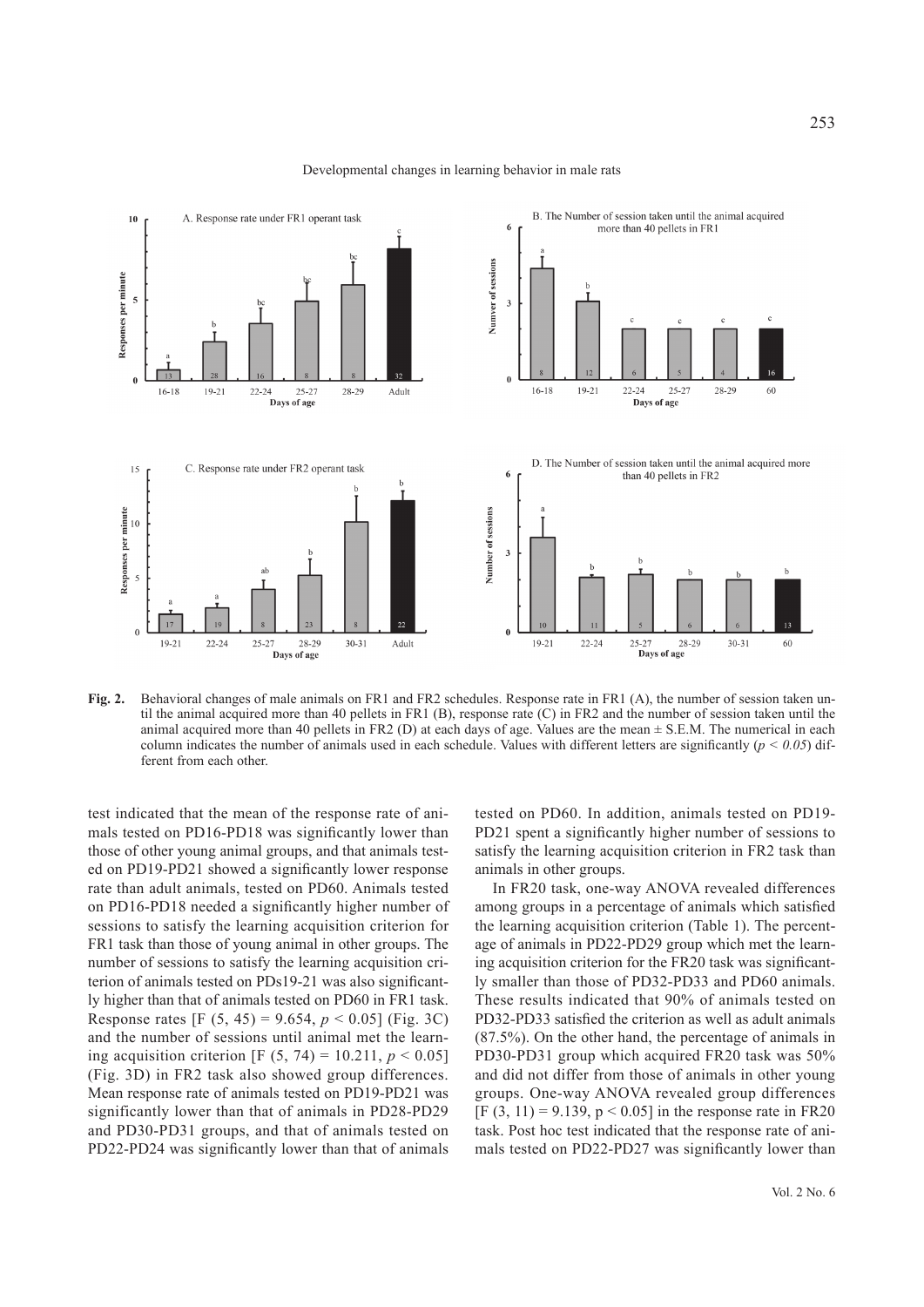



**Fig. 3.** Age differences in response rates (A), experiment time (B), and gain of reward (C) operant learning test. Gain of reward was expressed as the percentage of the number of reward pellets acquired, with the maximum rewards of 50 pellets being 100%. Values are the mean ± S.E.M. The numerical in each column indicates the number of animals used. Values with different letters are significantly ( $p < 0.05$ ) different from each other.

**Table 1.** Age difference in the percentage of animal acquired the operant learning behavior.

| Days of age at FR20 | Total number of<br>animals | Number of animal<br>acquired | Number of animal<br>not acquired | Percent of animal acuired of<br>total animals |
|---------------------|----------------------------|------------------------------|----------------------------------|-----------------------------------------------|
| $22 - 24$           |                            |                              |                                  |                                               |
| 25-27               |                            |                              | 23                               | 25.8 <sup>a</sup>                             |
| 28-29               | 34                         |                              | 19                               | 44.1a                                         |
| $30 - 31$           |                            |                              |                                  | 50 <sup>ab</sup>                              |
| $32 - 33$           | 20                         | 18                           |                                  | 90 <sup>b</sup>                               |
| 60                  |                            |                              |                                  | 87.5 <sup>b</sup>                             |

Values of percent with different characters were significantly ( $p < 0.05$ ) different from each other. Acquisition of learning in each animal was difined , if animal obtained more than 40 out of 50 reward pellets.

those in PD32-PD33 and PD60 groups (Fig. 3A). Animals tested on PD22-PD24 showed a lower response rate than that of PDs25-27 group. There was no significant difference in the experiment time of FR20 task among groups (Fig. 3B). There were significant  $[F(3, 12) = 4.000,$  $p \le 0.05$ ] differences in the mean gain of reward  $(\%)$  in FR20 task among groups (Fig. 3C). Post hoc test indicated that the gain of reward of animals in PDs22-27 group was significantly lower than those of animals in PD32- PD33 and PD60 groups. In addition, animals tested on PD22-PD24 showed a significantly lower gain of reward than that of animals tested on PD25-PD27.

 $32 - 33$ 

Adult

# **DISCUSSION**

A major finding of the present study was that response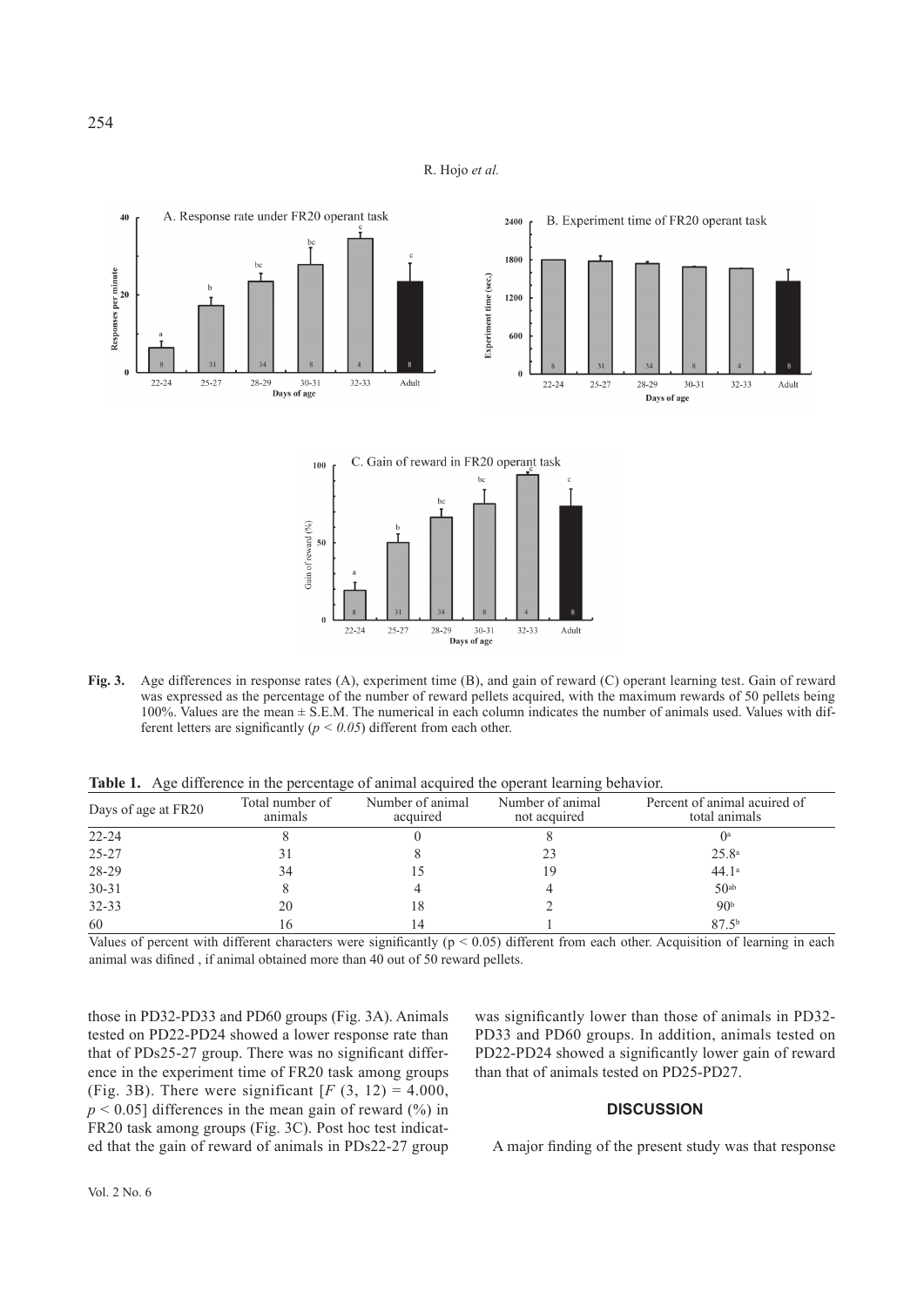pattern of LE young rats tested on PD32 showed the same pattern as adult animal under FR20 task. This result suggests that the learning function responsible for the FR20 task matured on PD32 in LE rat. For responding to associative learning such as the FR20 task, basal ganglia (Sutton and Barto, 1998) and hippocampus (Dumas, 2004) may play an important role. According to Brown *et al.* (2005), the brain structure which is responsible for associative learning such as FR20 operant task in rat becomes functionally, fully mature on the fourth week of age in the rat. This occurs because higher order memory functions depend on late-developing brain systems such as prefrontal cortex (Freeman and Stanton, 1992) and the hippocampal formation (Altman *et al*., 1973; Nadel and Zola-Morgan, 1984; Rudy, 1993; Stanton, 2000).

Maturation for two-way avoidance reflex is observed also on PD32 (Kudryashova, 2006). Also, in the place navigation test using the Morris water maze, only animals older than PD40 showed typical adult behavior, swimming directly toward the platform without any cue (Schenk, 1985). The conditioned two-way avoidance reflex and the spatial navigation are both complex cognitive abilities that mature in the hippocampus. This suggests that maturation of learning function for FR20 operant task requires the same level of development of the CNS formation as that of higher-order cognitive functions in these two tasks.

The phenomenological similarity of the developmental patterns of learning functions between two higher-order learnings and FR-operant learning can be especially compatible memory processes such as short-term and long-term memory formations and/or recall (Dumas, 2005). FR20 task may require animals "higher order" memory functions the same as spatial working memory (Freeman and Stanton, 1991) and configural learning (Rudy, 1993). The higher order memory functions emerge later in ontogeny than reference memory or learning of elemental associations (Rudy, 1993; Stanton, 2000). In general, animals in experiments evaluated higher-order cognitive functions such as Morris Water Maze (Morris, 1984) or delayed alteration task (Bachevalier and Beauregard, 1993) show adult-like performance at the weaning corresponding to the maturation of hippocampus. Likewise, under Pavlovian conditioning, a standard conditioning using visual cue CS emerges adult-like freezing between PD17 and PD24 (Stanton, 2000; Paczkowski *et al*., 1999). However, when visual cue CS is paired with brief foot shock US with a trace interval of 10 sec or longer, subsequent freezing to the light is impaired at PD25 and adult-like visual trace condition emerges at PD30 (Moye and Ruby, 1987). In this regard, the developmental delay in the present study probably relates to maturation of short-term memory process within the specific sensory system such as ventral striatum and the amygdala (Squire and Zola, 1996), or late development of short-term associative learning ability, which are supported by different mechanisms (Ivkovich and Stanton, 2001); the task acquisition for FR20 and conditioning with trace requires maturation of the memory function for retention.

In addition, not only cognitive functions but also other physiological or functional changes probably affect the change of behavior (Feinberg, 1983). According to the definition by Spear and Brake (1983), rats at PD30-PD32 are categorized into adolescence as the ontogenetic period including approximately 10 days prior to the onset of puberty (which occurs at about PD40 in the rat) and few days thereafter. Particular marked alterations are found in the forebrain regions (cerebral cortex, hippocampus and striatum), neurotransmitter systems such as mesolimbic dopaminergic (Campbell *et al*., 2000) and basal forebrain cholinergic systems (Scattoni *et al*., 2003; Ricceri, 2003), proliferation and maturation of axon terminals, and synapses (Stamford, 1989; Teicher *et al*., 1995) are seen in this period. Dopamine receptors play a role of reinforcement effect (Jocham, 2011) in the striatum and sexual hormonal systems in early adolescence (Sisk and Foster, 2004) are activated in this period. The result in the present study that learning ability for FR20 task matured on PD32 may have contributed to the dramatic change mentioned above.

Animals younger than PD18 showed impairment of the acquisition of the learning in the FR1 schedule. Usually, ability to association using a visual cue CS with an electric shock US becomes apparent within a few days of eyelid parting, which occurs at PD14-PD15 (Moye and Rudy, 1985; Paczkowski *et al*., 1999). Therefore, simple association ability seems to be emerged at early developmental stage. However, not like the conditioning which required little motor activity, FR1 learning task may require some other functions, for instance, habituation for a novel environment and motor abilities. Both habituation and allover activity levels are dependent on the development of the muscarinic cholinergic system, which is markedly activated after PD16, and is not established before PD18 (Bâ and Seri, 1995). This suggests that ability for FR1 learning may be more complicated and mature than that for conditioning.

Another explanation is immature memory system. Rudy and Morledge (1994) have shown that after one fear conditioning trial, rats at PDs 18-32 showed the same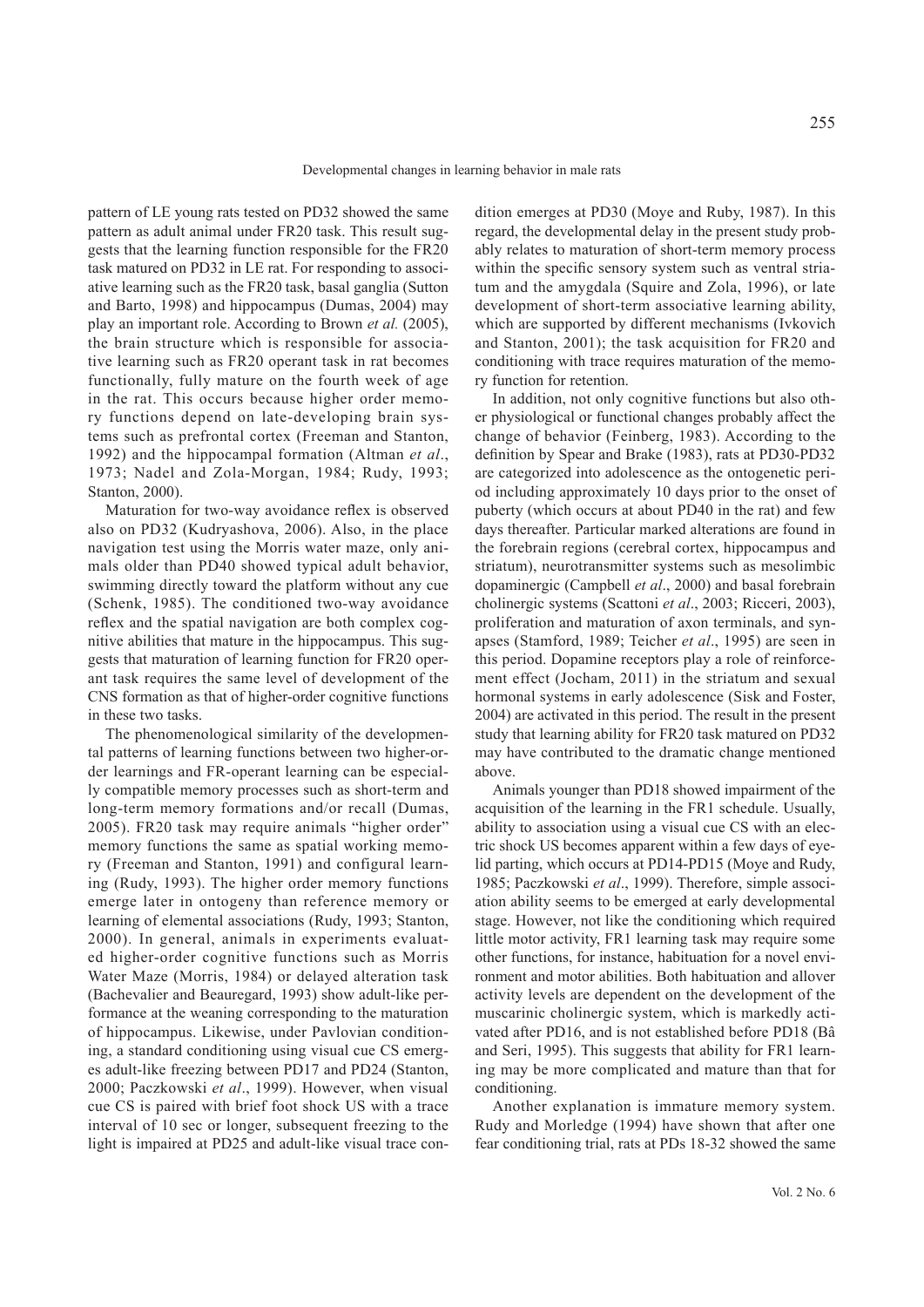amount of conditioned freezing when tested immediately after conditioning but PD18 rats showed much less conditioned freezing than the older rats when the retention interval was 24 hr. These findings imply memory consolidation and hippocampal formation develop after PD18.

Response rate of the animal in PD22-PD24 group did not reach the criterion for the acquisition of the FR2 learning task. Impairment of the acquisition in FR2 learning task does not seems to be due to the immaturity of motor functions, because rats aged PD23 did not show any dysfunction of motor activity in the present study. The inability of learning acquisition in the FR2 learning task may be related to the properties of the task. Unlike FR1, FR2 learning task is a partial reinforcement in which not all responses are reinforced by food. "Disruptive responses" meaning non-rewarded responses, emerge in partial reinforcement (Sangha *et al*., 2002; McComb *et al*., 2002). Younger animals have more difficulty associating a response with a conditioned stimulus (Brennan and Baron, 1976; Potash and Ferguson, 1977). In FR2 learning task, the disruptive response is conditioned stimulus for the rewarded response which is directly associated to food reward (Schulteis *et al*., 2005). Smith and Bogomolny (1983) reported that only PD23 rats were able to acquire the maze task with milk only, but not preweanling rats aged PD10-PD15. Smith and Bogomolny (1983) concluded that the development of foraging strategies might be necessary for the expression of maze behaviors reinforced with milk alone. Both studies of Smith and Bogomolny (1983) and the present study may show inability to learn the association between response-appetitive outcome, or inability to retain its memory.

In summary, results suggest that structure of the CNS responsible for associative learning for FR20 operant task in rat become functionally, fully mature on PD32. This suggests that FR20 operant task requires cognitive functions to mature later than general higher-order cognitive functions because of short-term memory process or late development of short-term associative learning ability, which are supported by different mechanisms. Immature learning function for FR1 of animals younger than PD18 may be due to immaturity of the muscarinic cholinergic system, or immature memory system. The fact that animals of PD22-PD24 group did not reach the criterion for the acquisition of the FR2 learning task might show difficulty associating a response with a conditioned stimulus as required by the task; inability to learn the association between response-appetitive outcome; or inability to remember the motivation of food reward. In conclusion, the present result suggested that each stage of a series of FR learning is connected with the structure of the memo**Conflict of interest----** The authors declare that there is no conflict of interest.

#### **REFERENCES**

- Altman, J., Brunner, R.L. and Bayer, S.A. (1973): The hippocampus and behavioral maturation. Behav. Biol., **8**, 557-596.
- Bachevalier, J. and Beauregard, M. (1993): Maturation of medial temporal lobe memory functions in rodents, monkeys, and humans. Hippocampus, **3**, 191-201.
- Brennan, J.F. and Barone, R.J. (1976): Effects of differential cue availability in an active avoidance CS for young and adult rats. Dev. Psychobiol., **9**, 237-244.
- Brown, K.L., Pagani J.H. and Stanton, M.E. (2005): Spatial conditional discrimination learning in developing rats. Dev. Psychobiol., **46**, 97-110.
- Brown, R.W. and Whishaw, I.Q. (2000): Similarities in the development of place and cue navigation by rats in a swimming pool. Dev. Psychobiol., **37**, 238-245.
- Brunjes, P.C. and Alberts, J.R. (1981): Early auditory and visual function in normal and hyperthyroid rats. Behav. Neural. Biol., **31**, 393-412.
- Bâ, A. and Seri, B.V. (1995): Psychomotor functions in developing rats: ontogenetic approach to structure-function relationships. Neurosci. Biobehav. Rev., **19**, 413-425.
- Campbell, J.O., Bliven, T.D., Silveri, M.M., Snyder, K.J. and Spear, L.P. (2000): Effects of prenatal cocaine on behavioral adaptation to chronic stress in adult rats. Neurotoxicol. Teratol., **22**, 845- 850.
- Carman, H.M. and Mactutus, C.F. (2001): Ontogeny of spatial navigation in rats: a role for response requirements? Behav. Neurosci., **115**, 870-879.
- Dumas, T.C. (2004): Early eyelid opening enhances spontaneous alternation and accelerates the development of perforant path synaptic strength in the hippocampus of juvenile rats. Dev. Psychobiol., **45**, 1-9.
- Dumas, T.C. (2005): Late postnatal maturation of excitatory synaptic transmission permits adult-like expression of hippocampaldependent behaviors. Hippocampus, **15**, 562-578.
- Feinberg, I. (1982/83): Schizophrenia: caused by a fault in programmed synaptic elimination during adolescence. J. Psychiatr. Res., **17**, 319-334.
- Ferster, C.B. and Skinner, B.F. (1957): Schedules of reinforcement. Appleton-Century-Crofts, New York.
- Freeman, J.H.Jr. and Stanton, M.E. (1991): Fimbria-fornix transections disrupt the ontogeny of delayed alternation but not position discrimination in the rat. Behav. Neurosci., **105**, 386-395.
- Freeman, J.H.Jr. and Stanton, M.E. (1992): Medial prefrontal cortex lesions and spatial delayed alternation in the developing rat: recovery or sparing? Behav. Neurosci., **106**, 924-932.
- Gemberling, G.A., Domjan, M. and Amsel, A. (1980): Aversion learning in 5-day-old rats: taste-toxicosis and texture-shock associations. J. Comp. Physiol. Psychol., **94**, 734-745.
- Haroutunian, V. and Campbell, B.A. (1979): Emergence of interoceptive and exteroceptive control of behavior in rats. Science, **205**, 927-929.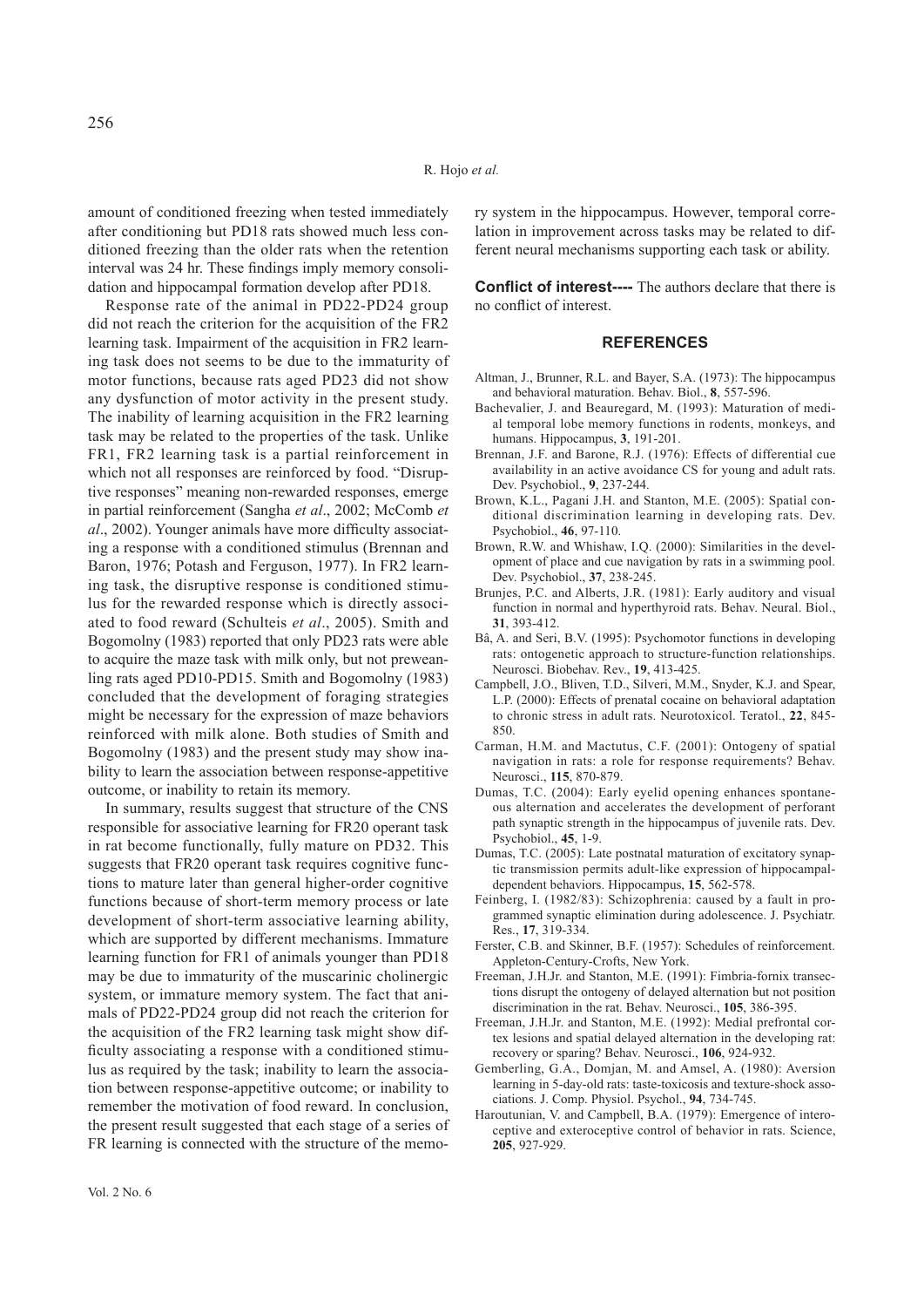- Hoffmann, H. and Spear, N.E. (1988): Ontogenetic differences in conditioning of an aversion to a gustatory CS with a peripheral US. Behav. Neural. Biol., **50**, 16-23.
- Hyson, R.L. and Rudy, J.W. (1984): Ontogenesis of learning: II. Variation in the rat's reflexive and learned responses to acoustic stimulation. Dev. Psychobiol., **17**, 263-283.
- Ivkovich, D. and Stanton, M.E. (2001): Effects of early hippocampal lesions on trace, delay, and long-delay eyeblink conditioning in developing rats. Neurobiol. Learn. Mem., **76**, 426-446.
- Jocham, D., Klein, T.A. and Ullsperger, M. (2011): Dopamine-mediated reinforcement learning signals in the striatum and ventromedial prefrontal cortex underlie value-based choices. J. Neurosci., **31**, 1606-1613.
- Kamin, L.J. (1965). Temporal and intensity characteristics of the conditioned stimulus. In Classical conditioning: A symposium (Prosaky, W.F., ed.), pp.118-147, Appleton-Century-Crofts, New York.
- Kucharski, D. and Spear, N.E. (1984a): Conditioning of aversion to an odor paired with peripheral shock in the developing rat. Dev. Psychobiol., **17**, 465-479.
- Kucharski, D. and Spear, N.E. (1984b): Potentiation of a conditioned taste aversion in preweanling and adult rats. Behav. Neural. Biol., **40**, 44-57.
- Kudryashova, I.V. (2006): Postnatal development of conditioned reflex behavior: comparison of the times of maturation of plastic processes in the rat hippocampus. Neurosci. Behav. Physiol., **36**, 73-78.
- Lejeune, H. and Jasselette, P. (1987): DRL performance in the weanling rat: a comparison with adult subjects. Physiol. Behav., **40**, 271-278.
- Markiewicz, B., Kucharski, D. and Spear, N.E. (1986): Ontogenetic comparison of memory for Pavlovian conditioned aversions to temperature, vibration, odor, or brightness. Dev. Psychobiol., **19**, 139-154.
- Marler, P. (1991): Song-learning behavior: the interface with neuroethology. Trends Neurosci., **14**, 199-206.
- McComb, C., Sangha, S., Qadry, S., Yue, J., Scheibenstock, A. and Lukowiak, K. (2002): Context extinction and associative learning in Lymnaea. Neurobiol. Learn. Mem., **78**, 23-34.
- Miller, J.S., Jagielo, J.A. and Spear, N.E. (1989): Age-related differences in short-term retention of separable elements of an odor aversion. J. Exp. Psychol. Anim. Behav. Process, **15**, 194-201.
- Morris, R. (1984): Developments of a water-maze procedure for studying spatial learning in the rat. J. Neurosci. Methods, **11**, 47-60.
- Moye, T.B. and Rudy, J.W. (1985): Ontogenesis of learning: VI. Learned and unlearned responses to visual stimulation in the infant hooded rat. Dev. Psychobiol., **18**, 395-409.
- Moye, T.B. and Rudy, J.W. (1987): Ontogenesis of trace conditioning in young rats: dissociation of associative and memory processes. Dev. Psychobiol., **20**, 405-414.
- Moser, V.C., Barone, S.Jr., Phillips, P.M., McDaniel, K.L. and Ehman, K.D. (2006): Evaluation of developmental neurotoxicity of organotins via drinking water in rats: monomethyltin. Neurotoxicology, **27**, 409-420.
- Nadel, L. and Zola-Morgan, S. (1984): Infantile amnesia: A neurobiological perspective. In Infant memory (Moscovitch, M., ed.), pp.145-172, Plenum Press, New York.
- O'Brien, F. (1968): Sequential contrast effects with human subjects. J. Exp. Anal. Behav., **11**, 537-542.
- Paczkowski, C., Ivkovich, D. and Stanton, M.E. (1999): Ontogeny of eyeblink conditioning using a visual conditional stimulus.

Dev. Psychobiol., **35**, 253-263.

- Poremba, A. and Gabriel, M. (1997): Amygdalar lesions block discriminative avoidance learning and cingulothalamic training-induced neuronal plasticity in rabbits. J. Neurosci., **17**, 5237-5244.
- Potash, M. and Ferguson, H.B. (1977): The effect of criterion level on the acquisition and retention of a 1-way avoidance response in young and old rats. Dev. Psychobiol., **10**, 347-354.
- Ricceri, L. (2003): Behavioral patterns under cholinergic control during development: lessons learned from the selective immunotoxin 192 IgG saporin. Neurosci. Biobehav. Rev., **27**, 377-384.
- Rice, D. and Barone, S.Jr. (2000): Critical periods of vulnerability for the developing nervous system: evidence from humans and animal models. Environ. Health Perspect., **108 Suppl.3**, 511- 533.
- Rice, D.C. (1996): Behavioral effects of lead: commonalities between experimental and epidemiologic data. Environ. Health Perspect., **104 Suppl. 2**, 337-351.
- Rudy, J.W. (1993): Contextual conditioning and auditory cue conditioning dissociate during development. Behav. Neurosci., **107**, 887-891.
- Rudy, J.W. and Hyson, R.L. (1984): Ontogenesis of learning: III. Variation in the rat's differential reflexive and learned responses to sound frequencies. Dev. Psychobiol., **17**, 285-300.
- Rudy, J.W. and Morledge, P. (1994): Ontogeny of contextual fear conditioning in rats: implications for consolidation, infantile amnesia, and hippocampal system function. Behav. Neurosci., **108**, 227-234.
- Rudy, J.W. and Paylor, R. (1988): Reducing the temporal demands of the Morris place-learning task fails to ameliorate the placelearning impairment of preweanling rats. Psychobiology, **16**, 152-156.
- Rudy, J.W., Stadler-Morris, S. and Albert, P. (1987): Ontogeny of spatial navigation behaviors in the rat: dissociation of "proximal"- and "distal"-cue-based behaviors. Behav. Neurosci., **101**, 62-73.
- Sangha, S., McComb, C., Scheibenstock, A., Johannes, C. and Lukowiak, K. (2002): The effects of continuous versus partial reinforcement schedules on associative learning, memory and extinction in Lymnaea stagnalis. J. Exp. Biol., **205**, 1171-1178.
- Scattoni, M.L, Calamandrei, G. and Ricceri, L. (2003): Neonatal cholinergic lesions and development of exploration upon administration of the GABAa receptor agonist muscimol in preweaning rats. Pharmacol. Biochem. Behav., **76**, 213-221.
- Schenk, F. (1985): Development of place navigation in rats from weaning to puberty. Behav. Neural. Biol., **43**, 69-85.
- Schulteis, G., Liu, J., Amitai, N. and Tzeng, S. (2005): Context- and cue-conditioned potentiation of acute morphine dependence and withdrawal. Pharmacol. Biochem. Behav., **82**, 82-89.
- Sisk, C.L. and Foster, D.L. (2004): The neural basis of puberty and adolescence. Nat. Neurosci., **7**, 1040-1047.
- Smith, G.J. and Bogomolny, A. (1983): Appetitive instrumental training in preweanling rats: I. Motivational determinants. Dev. Psychobiol., **16**, 119-128.
- Spear, L.P. and Brake, S.C. (1983): Periadolescence: age-dependent behavior and psychopharmacological responsivity in rats. Dev. Psychobiol., **16**, 83-109.
- Squire, L.R. and Zola, S.M. (1996): Structure and function of declarative and nondeclarative memory systems. Proc. Natl. Acad. Sci. USA, **93**, 13515-13522.
- Stamford, J.A. (1989): Development and ageing of the rat nigrostriatal dopamine system studied with fast cyclic voltammetry. J Neurochem., **52**, 1582-1589.